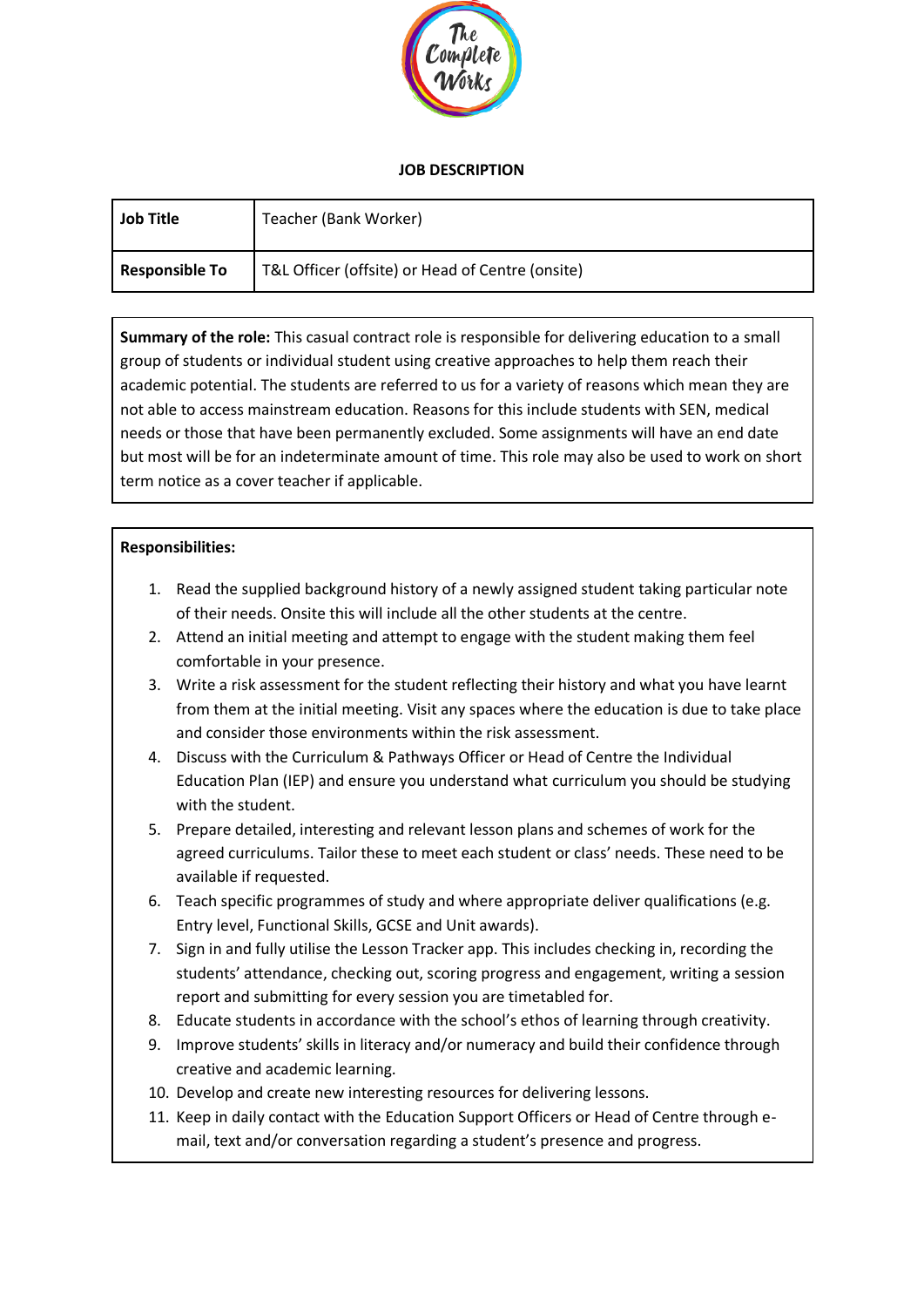

- 12. Arrive on time to offsite/onsite sessions at the agreed location or to a centre for the expected time.
- 13. Be well presented and polite during work time especially when meeting students, parents, staff and professionals.
- 14. Meet with professionals connected to your student(s) and attend educational reviews to discuss the progress of students if the need arises (paid at meeting rate if outside of teaching hours).
- 15. Approve weekly timesheets in a timely fashion.
- 16. To communicate any concerns regarding students to the education team through emails, phone calls or in person.
- 17. To conduct individual student risk assessments including assessing the environment for learning and for any planned trips.
- 18. To conduct baseline assessments and ongoing literacy and/or numeracy tests, in line with the national curriculum, to help assess the students' development.
- 19. To read and follow the assigned students' individual education plan (IEP).
- 20. Attend all weekly TCW training sessions/meetings that fall during the period that you are working on an assignment (paid at training rate).
- 21. Write detailed half-termly/end of programme reports and any other interim reports as required.
- 22. Prepare for and be supportive of lesson observations.
- 23. Liaise with the Teaching and Learning team if you require additional support.
- 24. To work in line with the TCW staff criteria in Teaching and Learning, Professionalism and Creativity.
- 25. Attend termly appraisal sessions with your line manager these are likely to take place after school (paid at meeting rate if outside of teaching hours).
- 26. Report to the Designated Safeguarding Lead any safeguarding concerns that arise and follow any actions set.
- 27. Lead and contribute to staff training as required.

# *Offsite*

1. Each assignment may require you to teach sessions of 2.5/3 hours per day to an individual student or to a small class.

## *Onsite*

- 1. Teachers working onsite are usually required to be full-time for the length of the assignment.
- 2. To teach a minimum of 10 individual sessions per week as directed by the Head of Centre.
- 3. To support an assigned student through lessons throughout the week and differentiate sessions to meet their needs where necessary.
- 4. To monitor students during their breaks as directed by the Head of Centre.

## **Person Specification**

Essential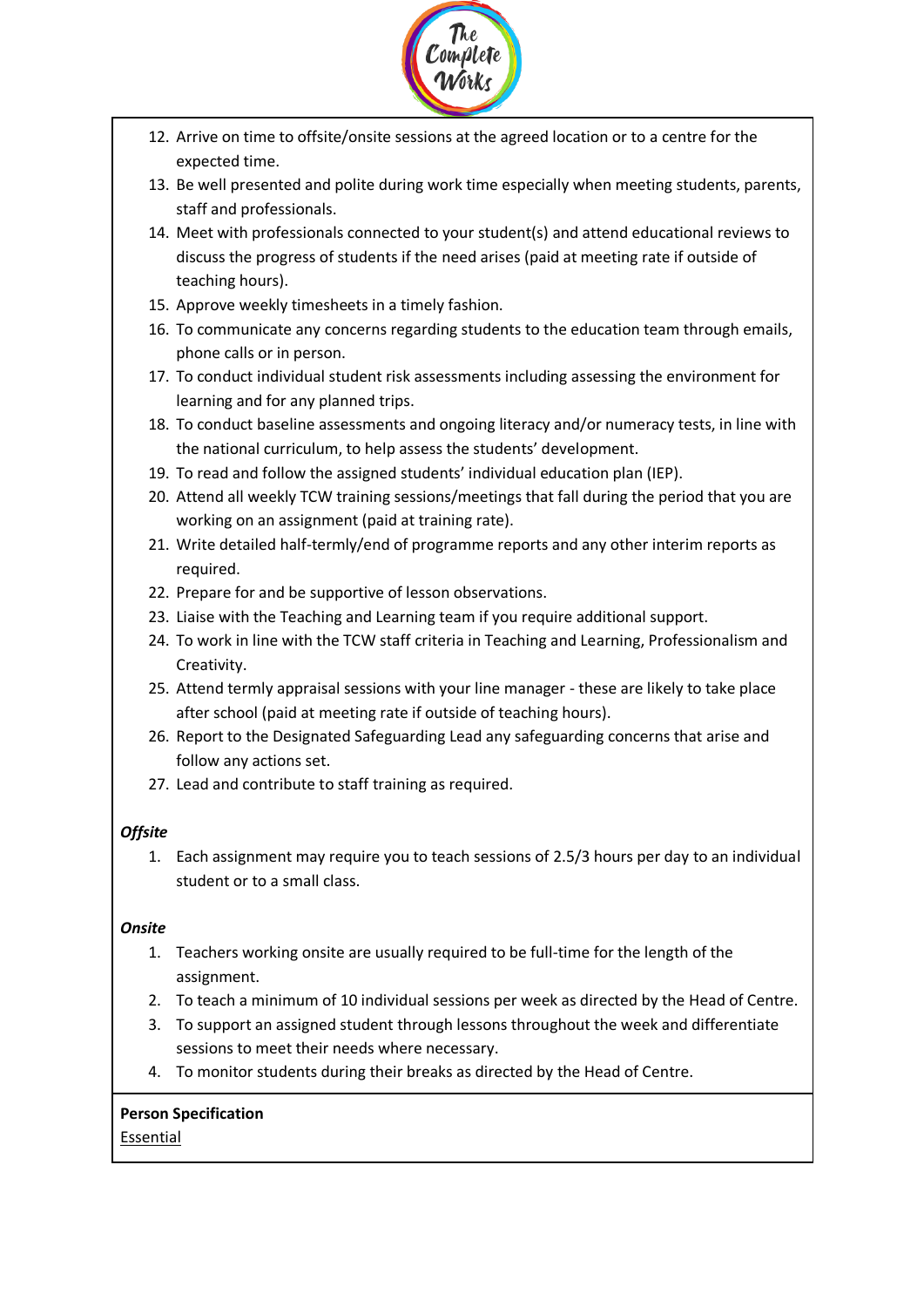

- Qualifications: GCSE in Maths/English/Science at C or above. A-level or above. Degree or Equivalent.
- Experience in school setting.
- An experienced teacher.
- Knowledge of how to deliver English, Maths or Science to a variety of age groups.
- Share a vision to inspire, motivate and support students, staff and parent/carers.
- Accuracy and high levels of attention to detail.
- Ability to work alone and with initiative
- Excellent organisational and planning skills and ability to multi-task.
- Adaptable and flexible approach to work.
- Willing to embrace change and challenge processes to improve efficiency.
- Able to manage workloads and priorities and work under pressure.
- A team player who is able to develop effective relationships with the team and work in partnership with others.
- **Excellent written and verbal communications skills.**
- Good administration skills
- Good knowledge of Microsoft Office packages, Gmail, Google Drive, etc.
- Good numeracy and written English
- Personable, professional and courteous in manner
- An enthusiastic, positive and proactive attitude to work
- Able to manage stressful environments
- Able to be discreet and loyal
- Able to handle confidential material
- Good people management skills with the ability and knowledge to motivate and develop a team.

#### **Desirable**

- Knowledge of SEN/behavioural students.
- A knowledge of safeguarding matters
- Experience of working in a creative environment
- Experience of working in a charity

The job description is not an exhaustive list and there may be times when the Chief Executive Officer or Headteacher will require certain tasks to be undertaken that may not be listed here. These will always fall within the policies and procedure of TCW and within the remit of what may be expected in your role. There will always be a discussion between all parties on whether the successful candidate feels they can manage these extra tasks.

## **Extra information:**

The school day falls between the hours of 09.00-16.00 with some after school assignments available on occasion. Planning, preparation, reports, and admin take place outside of these contracted hours, but are included in your hourly rate. TCW reserve the right to hold meetings and performances after these hours, which you would be expected to attend, these would be paid at your training rate. Any paid meetings must be agreed in advance of them taking place so they can be accurately recorded on the lesson tracker. Social events will also take place in the evenings which are good for building community and celebrating the school's work.